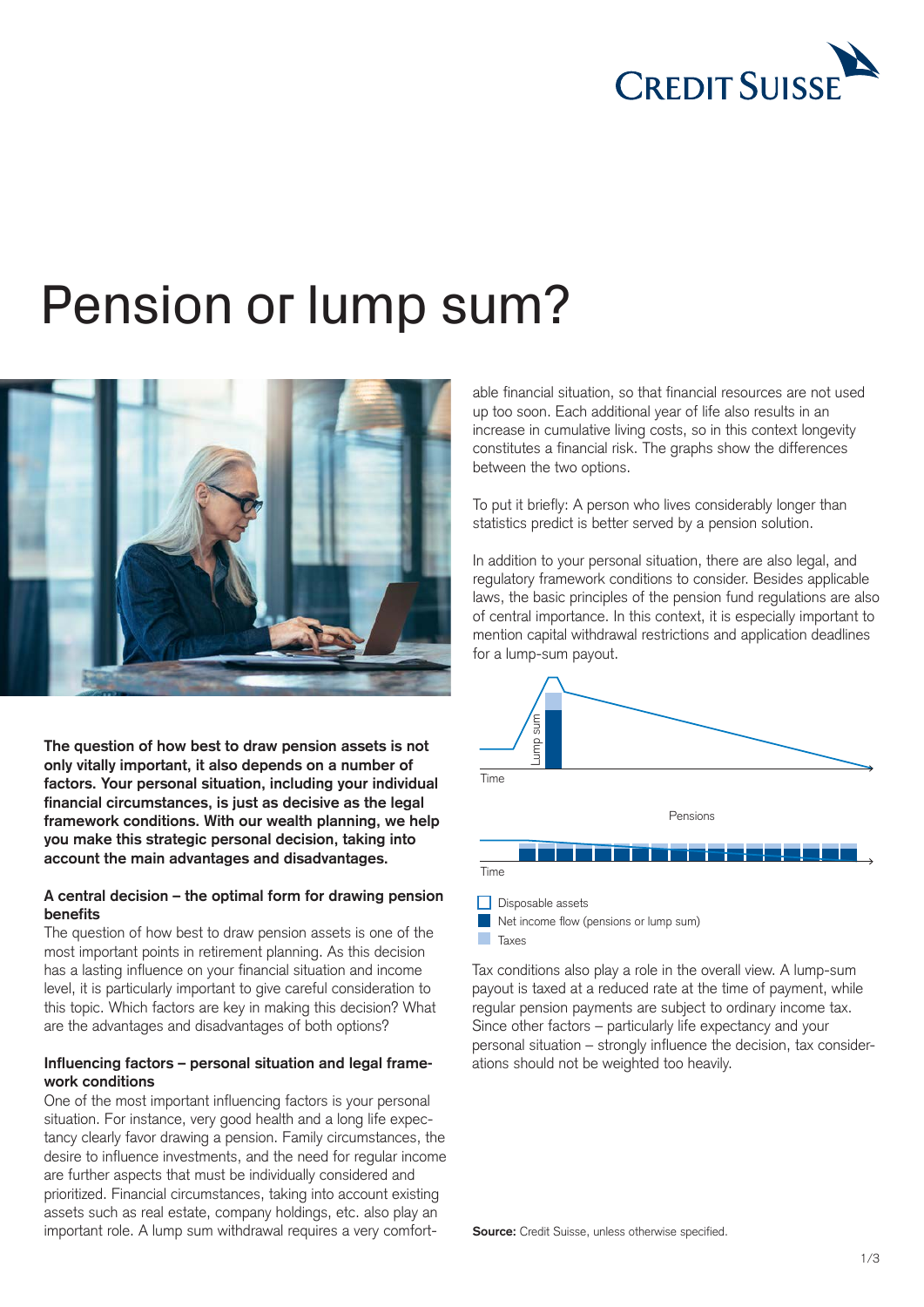Finally, the psychological element must also be considered. In the case of a lump-sum payout and corresponding investment of the funds, there may be greater fluctuations in the value of the assets that have to be tolerated, depending on the carefully selected strategy. By contrast, of course, there are additional return opportunities. If you want security and regular income, opting for a pension solution may help you to sleep more soundly.

### **Comparison**

|  | Drawing a BVG pension Lump-sum payout |  |
|--|---------------------------------------|--|

| Income                    | Regular, until death,<br>dependent on conversion<br>rate                                                | Irregular, dependent on<br>investment yield                                                  |  |
|---------------------------|---------------------------------------------------------------------------------------------------------|----------------------------------------------------------------------------------------------|--|
| Investment<br>decisions   | Made by the pension<br>institution                                                                      | Made by the individual                                                                       |  |
| Flexibility               | No flexibility                                                                                          | Flexible availability                                                                        |  |
| Capital erosion           | Systematic                                                                                              | As required                                                                                  |  |
| Death<br>(inheritability) | Reduced benefit (surviv-<br>ing spouse's pension),<br>no benefits for unmarried<br>surviving dependants | Remaining capital goes to<br>the estate                                                      |  |
| Taxes                     | Full amount of pension<br>subject to tax                                                                | One-time taxation at<br>pension rate (varies by<br>canton); investment yields<br>are taxable |  |

#### **Drawing a pension – advantages and disadvantages**

Those who decide to draw a pension can look forward to regular payments for life, without having to worry about capital investments. Furthermore, it is possible for married pension recipients to also be entitled to a life-long surviving spouse's pension.

Since investment decisions are not made individually and pension payments are not organized personally, the pension fund's financial situation also has to be taken into account. As the provider of benefits, it plays an important role, possibly in conjunction with an insurance company. It is responsible for making the regular pension payments, as well as any cost-ofliving adjustments and special one-time payments.

## **Lump-sum payment – advantages and disadvantages**

If pension assets are paid out as a lump sum, investment decisions can be made individually. This allows retirees to invest the retirement capital according to their own needs, consider their personal appetite for risk, and profit from their own potential yields. It also offers great flexibility in using their capital. Savings can be used individually as part of targeted asset depletion. Any remaining capital goes to the estate.

Special caution is called for, because the funds must last until death. Investment risks must therefore be limited. Asset depletion must be strategic and restrained if necessary.

#### **Personal preferences and the decision**

There is no general answer as to which is the better solution. In actual fact, you do not have to fully commit to either alternative. You also have the option to choose a combination of partial lump sum or a pension, an option that is now enjoying growing popularity. It is possible, for instance, to draw the portion required to supplement the AHV pension and other fixed income to cover basic expenses in pension form. The remaining portion can be withdrawn as a lump sum to create a certain financial leeway.

After analyzing the influencing factors and weighing the advantages and disadvantages, you can make a sound decision that considers your own preferences and priorities. The pension fund must be notified of a lump-sum payout in good time (often several years in advance).

## **Contact us**

We will be happy to arrange a personal consultation. Call us at 0844 200 111;\* Mon.–Fri., 08:00–20:00.

For further information, visit our website at: **[credit-suisse.com/financialplanning](https://www.credit-suisse.com/ch/en/private-clients/financial-planning.html)**

\* Telephone calls may be recorded.